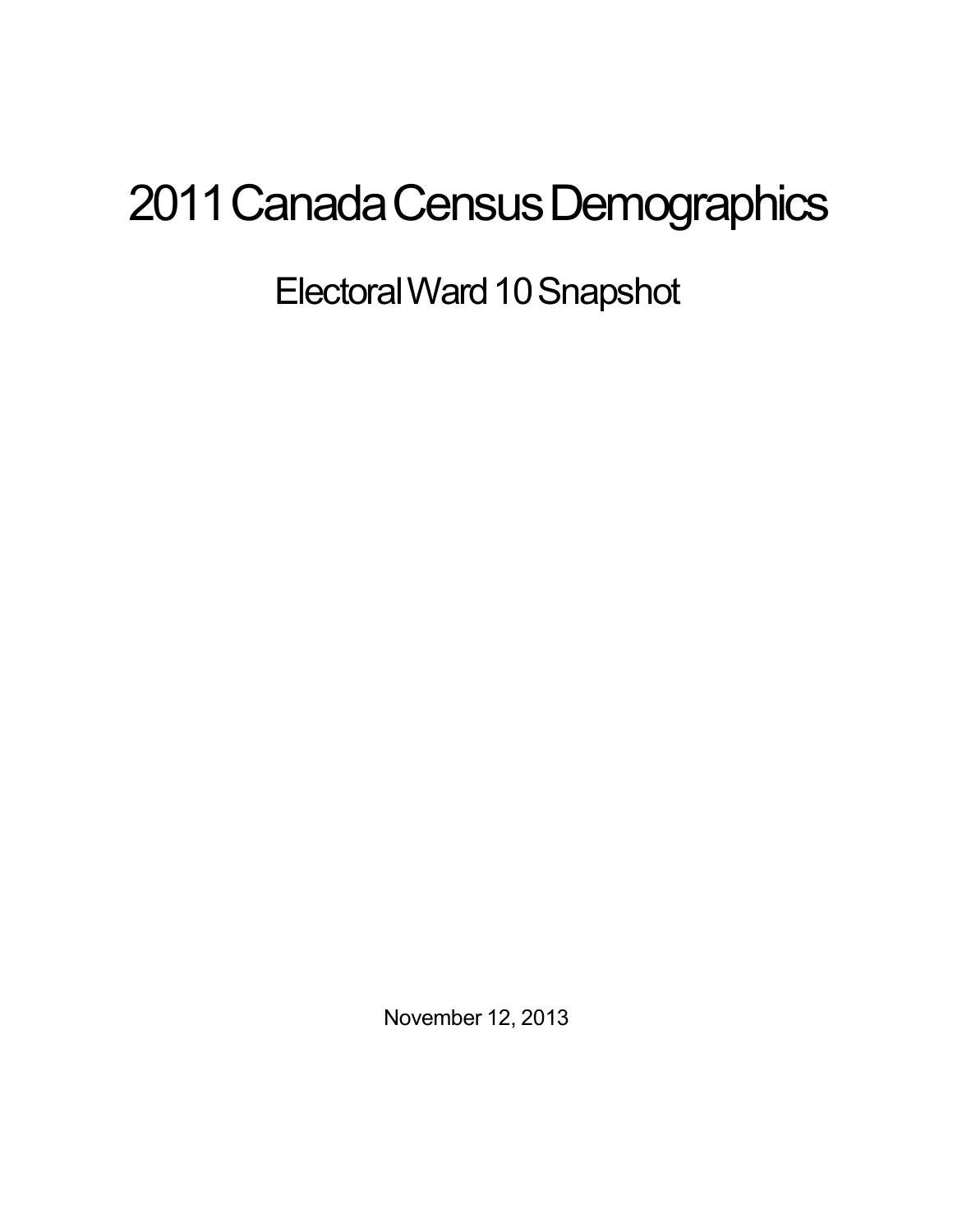Prepared by City of Windsor Planning Dept

## **Table of Contents**

| WARD 10 |  |
|---------|--|
|         |  |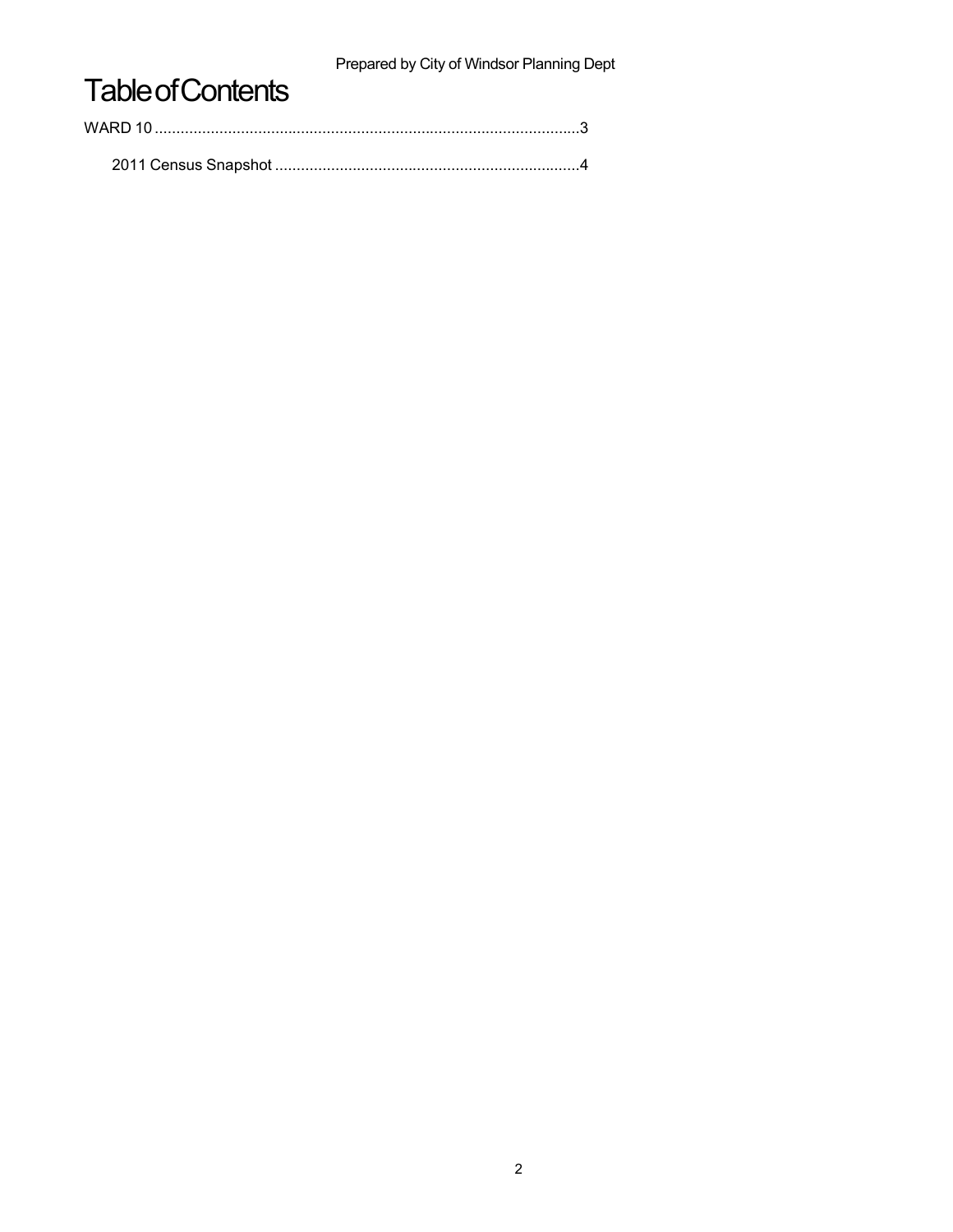Prepared by City of Windsor Planning Dept WARD 10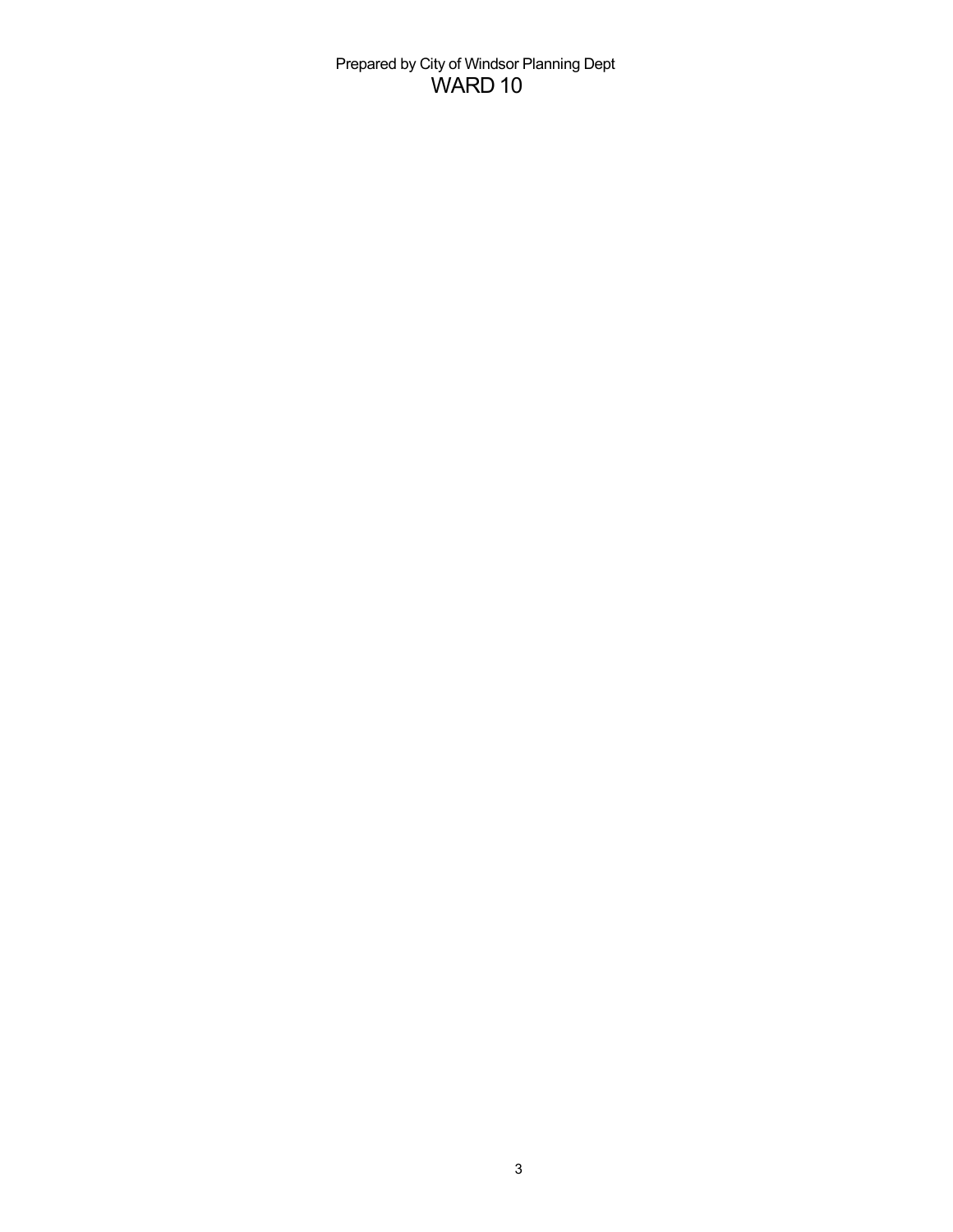## Prepared by City of Windsor Planning Dept 2011 Census Snapshot

| 2011 Census<br><b>Snapshot</b> | <b>WARD 10</b> |     |
|--------------------------------|----------------|-----|
|                                |                | ℅   |
| <b>Total Population</b>        | 19,698         |     |
| Males                          | 9.606 49%      |     |
| Females                        | 10,092 51%     |     |
|                                |                |     |
| 2011 Population by Age         | 19,698         |     |
| 0 to 4 years                   | 1,210          | 6%  |
| 5 to 9 years                   | 1,372          | 7%  |
| 10 to 14 years                 | 1,485          | 8%  |
| 15 to 19 years                 | 1,555          | 8%  |
| 20 to 24 years                 | 1,220          | 6%  |
| 25 to 29 years                 | 1,032          | 5%  |
| 30 to 34 years                 | 1,073          | 5%  |
| 35 to 39 years                 | 1,322          | 7%  |
| 40 to 44 years                 | 1,435          | 7%  |
| 45 to 49 years                 | 1,668          | 8%  |
| 50 to 54 years                 | 1,393          | 7%  |
| 55 to 59 years                 | 1,158          | 6%  |
| 60 to 64 years                 | 1,040          | 5%  |
| 65 to 69 years                 | 745            | 4%  |
| 70 to 74 years                 | 640            | 3%  |
| 75 to 79 years                 | 623            | 3%  |
| 80 to 84 years                 | 490            | 2%  |
| 85 years and over              | 375            | 2%  |
|                                |                |     |
| Average age                    | 38.4           |     |
| Median age                     | 38.7           |     |
| Dominant age group             | 45 to 49 years |     |
|                                |                |     |
| <b>Families</b>                | 5,563          |     |
| Persons per family             | 3.2            |     |
|                                |                |     |
| Two-parent families            | 4,485 81%      |     |
| With no children at            | 1.671          | 30% |
| home                           |                |     |
| With children at home          | 2,845          | 51% |
| Lone-parent familiies          | 1,057          | 19% |
|                                |                |     |
| Children per family            | 1.3            |     |
|                                |                |     |